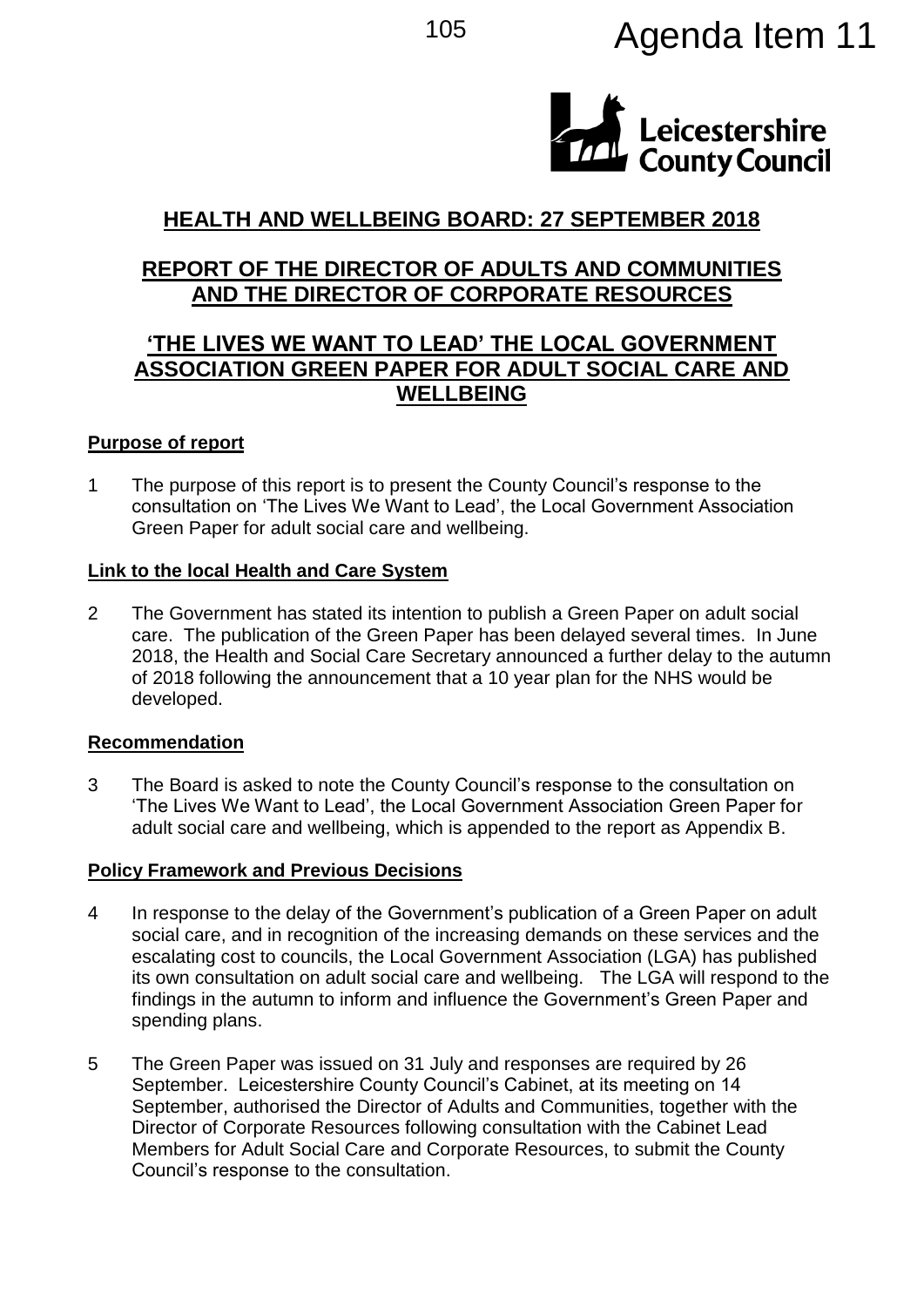6 The aims outlined in the Green Paper are consistent with a number of County Council strategies including the Strategic Plan, "Working together for the benefit of everyone: Leicestershire County Council's Strategic Plan 2018-22", the Adult Social Care Strategy, Promoting Independence, Supporting Communities, the Early Help and Prevention Strategy, and the Leicestershire *Communities* Strategy ('Working Together to Build Great Communities'.

## **Background**

#### Government Green Paper

- 7 In the March 2017 Budget, the Conservative Government announced it would publish a Green Paper on social care, in order to allow a public consultation to be held. This followed the decision in July 2015 to postpone the introduction of a cap on lifetime social care charges and a more generous means-test that had been proposed by the "Dilnot Commission" and accepted in principle by the then Coalition Government.
- 8 The Government has said that the proposals in the Green Paper will "ensure that the care and support system is sustainable in the long term" and include a lifetime "absolute limit" (i.e. cap) on what people pay for social care, and the Conservative Party's manifesto also proposed changes to the means-test. The Health and Social Care Secretary has since confirmed that a cap on lifetime social care charges would be introduced.
- 9 The Green Paper was originally due to be published in Summer 2017. Following the General Election that year, the Conservative Government then indicated it would published by the end of 2017. In November that year, a revised publication date 'by the summer recess' [2018] was given. In June 2018, the Government advised that this had now been put back to Autumn 2018. Responsibility for producing a Green Paper has also been changed from Health, to the Cabinet Office, to the Department for Health and Social Care.

#### Government Position

- 10 In a speech on 20 March 2018, the then Health and Social Care Secretary, the Rt. Hon. Jeremy Hunt MP, outlined "the seven key principles that will guide our thinking ahead of the Green Paper", namely:
	- Quality and safety embedded in service provision;
	- Whole-person, integrated care with the NHS and social care systems operating as one;
	- The highest possible control given to those receiving support:
	- A valued workforce;
	- Better practical support for families and carers;
	- A sustainable funding model for social care supported by a diverse, vibrant and stable market;
	- Greater security for all for those born or developing a care need early in life and for those entering old age who do not know what their future care needs may be.
- 11 In June 2018, the Housing, Communities and Local Government, and the Health and Social Care Select Committees published a joint report, "Long-term funding of adult social care". Describing the social care system as "not fit to respond to current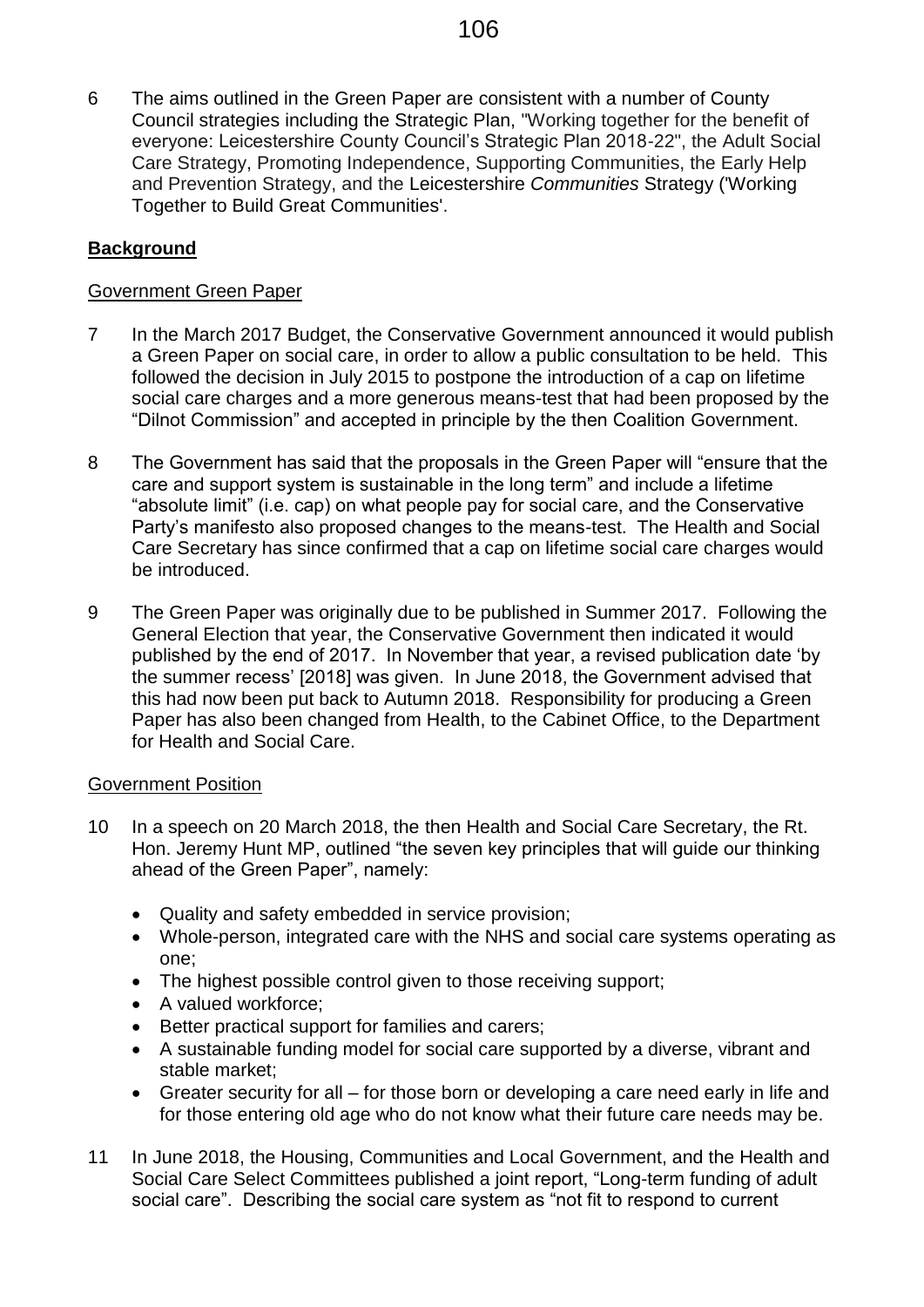needs, let alone predicted future needs", the report called for the Green Paper to be the "catalyst for achieving a fair, long-term and sustainable settlement". The report set out six principles "which we recommend should underpin future decisions about funding social care", namely:

- Good quality care;
- Considering working age adults as well as older people;
- **Ensuring fairness between the generations;**
- Aspiring over time towards universal access to personal care free at the point of delivery;
- Risk pooling -protecting people from catastrophic costs, and protecting a greater portion of their savings and assets;
- Earmarked' payments.

## **'The Lives We Want to Lead', LGA Green Paper**

- 12 The LGA states that the Green Paper is intended as a starting point to build momentum for a debate across the UK as to how care is funded and how the wider care and health system can be better geared towards supporting and improving people's wellbeing. Throughout the document a series of consultation questions is posed. The LGA has said that it will respond to the findings in Autumn 2018, to seek to inform and influence the Government's Green Paper and future spending plans.
- 13 The Green Paper, whilst focussing on adult social care, and specifically on the funding challenges facing local Government, also raises questions about the wider role of local authorities, in respect to promoting individual and community wellbeing alongside systemic changes to the care and health system so that it focuses far more on preventative, community-based personalised care, which helps maximise people's health, wellbeing and independence and alleviates pressure on the NHS.
- 14 It recognises that adult social care reform cannot happen in isolation and looks beyond social care to housing, public health, and other local authority services in supporting wellbeing and prevention.
- 15 A summary of the issues raised and the County Council's perspective and initial assessment is set out below.

#### Chapter 1 - The voice of people who use services and Chapter 2 - Delivering and improving wellbeing

- 16 Chapter 1 provides context to the challenges faced by people who rely on adult social care, and the impact that inadequate care provision can have on the way people live their lives, together with examples of how care services are changing and meeting those challenges, delivering services which can enable people to live more fulfilling lives.
- 17 The paper then discusses how people can have their independence, wellbeing and health maximised through a partnership of local political, clinical, professional, and community leadership. It asks *"What role if any should local government have in helping to improve health and wellbeing in local areas?"*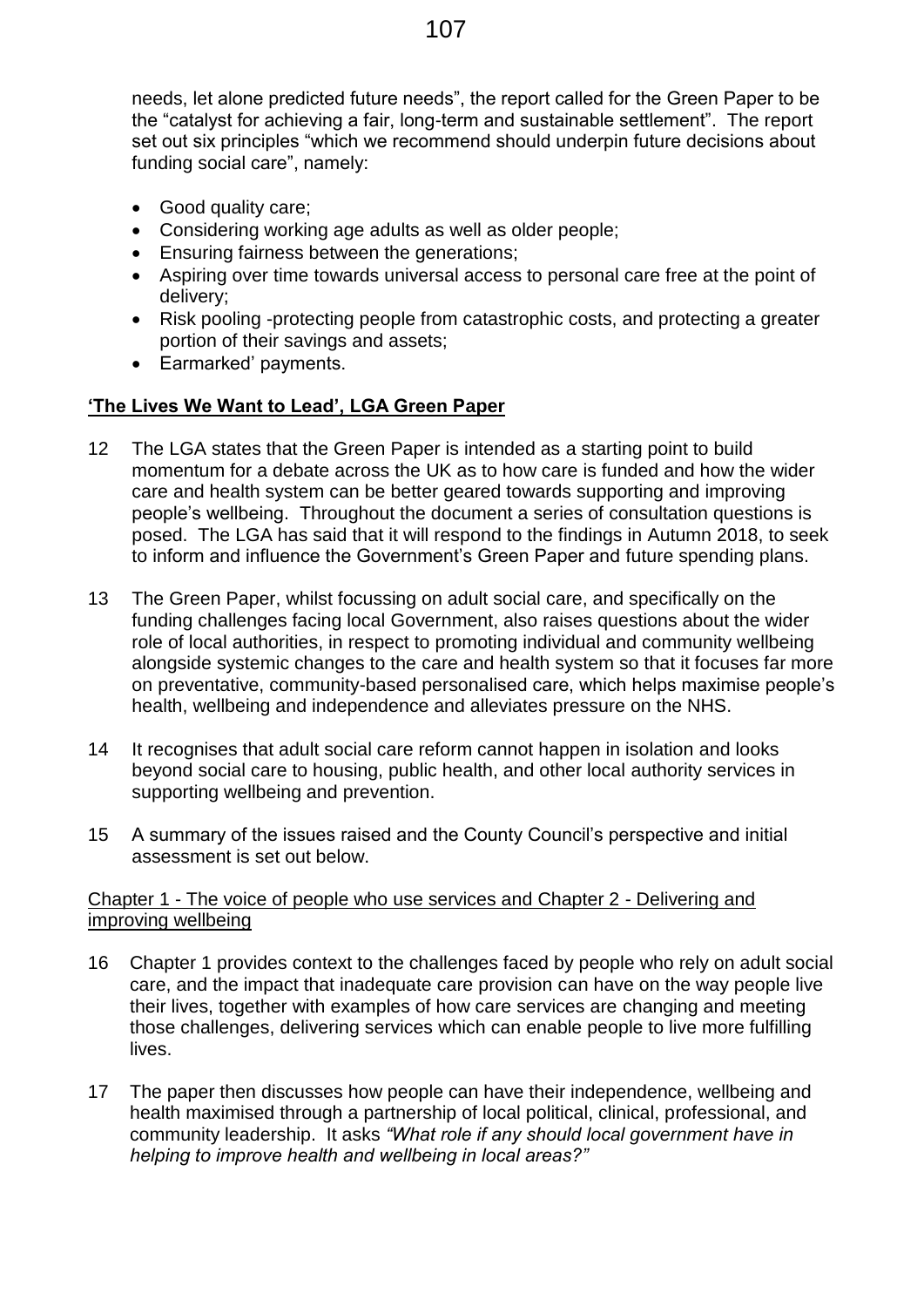- 18 In discussing this question, the paper outlines the ways in which local government acts to support its communities and individual residents through a general responsibility to promote wellbeing as well as specific duties as detailed in the Care Act 2014. The role of councils as democratically accountable local leaders is highlighted as a means to bring together the various services and contributions of organisations (public, private and voluntary), to deliver population and place-based wellbeing.
- 19 Leicestershire has a well-established track record of promoting and delivering economic and community development, individual protection, community cohesion, public health, housing and cultural enrichment, which all contribute to individual and community wellbeing. The County Council provides both universal and targeted services, bringing these together to provide tailored service offers and delivery. The Council's role as a democratically elected body provides accountability to local residents. It is the only body which can deliver both place-based and populationbased leadership across Leicestershire.

#### Chapter 3 - Setting the scene – the case for change

- 20 The paper sets out why social care matters, for example in enriching individuals' lives, connecting people to communities, and enabling people to contribute to their communities. Social care helps support the NHS, it supports a thriving economy, and it matters to local people to know that they can have confidence and trust in their local services.
- 21 The economic case for investment in sustainable social care is noted there are over 1.5m people working in over 200,000 social care organisations across the UK and the sector contributes £46bn annually to the economy. Local government spends over £15bn per annum to deliver social care. The cost to the economy of lost productivity, lost tax income, and rising welfare payments through ill health and disability is many times greater; estimated at over £74bn in relation to mental ill health alone.
- 22 The paper recognises the £6bn of savings and efficiencies adult social care services have made to the local Government efficiency requirement over the last decade, but also the way that social care has innovated, transformed and improved service delivery. The LGA argues that further innovation is required, particularly in respect to information technology and digital solutions to ensure continuous improvement. As councils deliver local services for local people there is natural variation in how service is delivered and how services perform, often because of positive decisions that have been taken at a local level. However, there can also be unwarranted variation in the outcomes that individuals receive. Tackling variation is best achieved through sharing best practice and sector led improvement rather than top down audit and inspection, and by taking a system-wide approach, working with other local leaders.
- 23 In Leicestershire, social care services have undergone significant transformation and improvement over recent years, both in response to financial challenges and to enhance services for local people. Since 2010, the Adults and Communities Department has delivered savings and efficiencies of over £70m, whilst developing and delivering reablement and enablement services, reductions in long-term care through delivery of alternative care models and housing solutions, asset-based and strengths-based approaches to support planning and increasing choice and control through personalisation and direct payments. The Council has contributed to the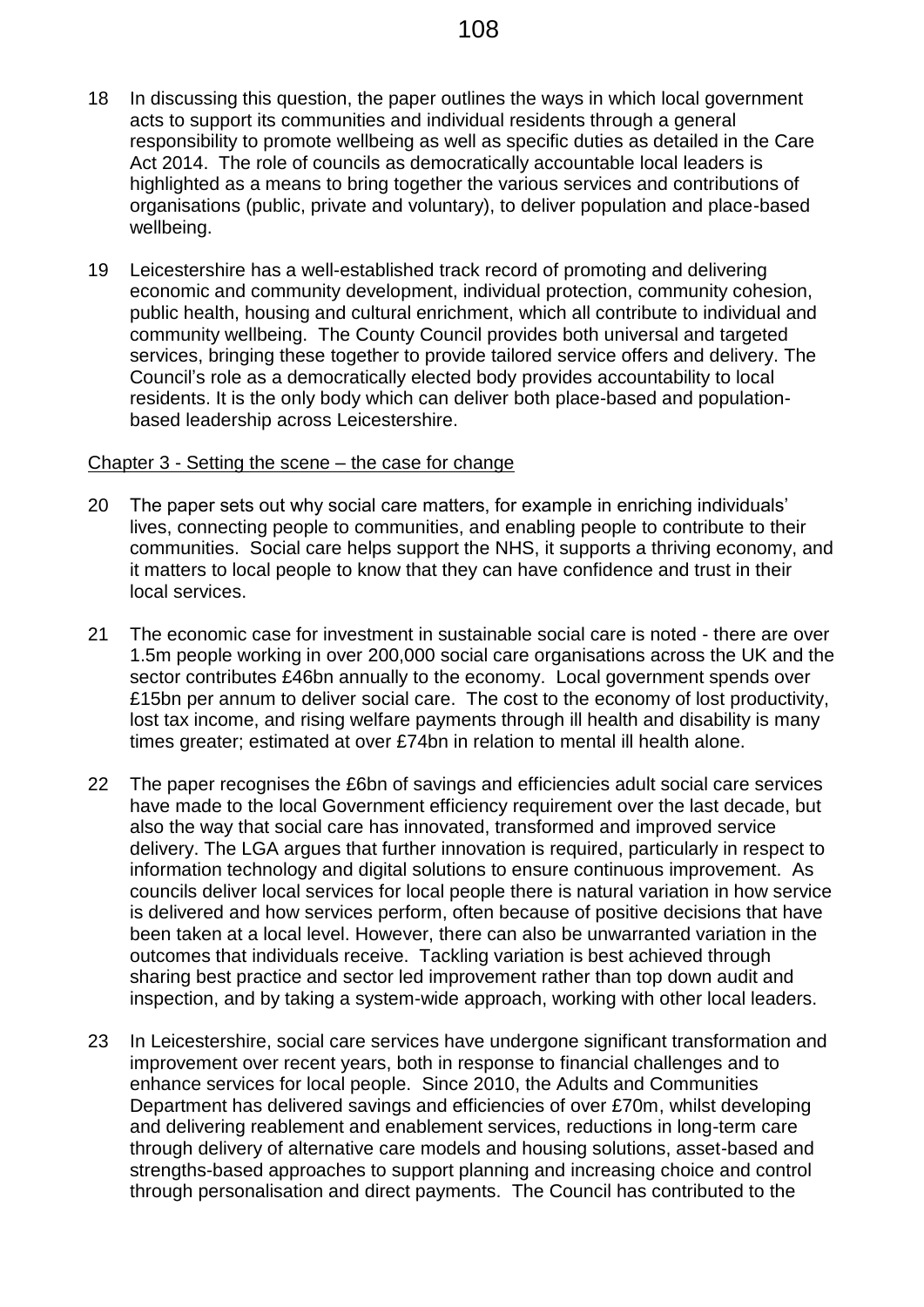sustainability of local NHS services through reducing delayed transfers of care, and developing integrated commissioning approaches, whilst providing protection for individuals and communities through making safeguarding personal and deprivation of liberty processes.

- 24 The paper addresses the funding challenges facing local Government and the wider system. It recognises that local government has experienced disproportionately high reductions in Government funding and that, whilst councils have sought to protect social care services, this has affected its other functions. Therefore, resolving the social care funding is as much about finding solutions to the wider local government finance settlement as it is about addressing NHS funding.
- 25 The LGA quotes a national funding gap for local government of £7.8bn by 2025, including an immediate £1.4bn gap in social care funding just to meet current costs of care which rises to £3.6bn taking into account demographic and cost pressures by 2025. In recent years the Government has sought to bridge this gap with short term, non-recurrent funding and increases to local taxation, all of which come to an end in 2020. The LGA considers this approach is unsustainable and is preventing medium to longer term planning.
- 26 Whilst over 80% of social care services nationally are rated as good or excellent by the Care Quality Commission, there are an increasing number who are seeing their ratings drop on re-inspection. In addition, the number of providers of social care services who have ceased trading or handed contracts back to local authorities is increasing and there is a growing concern that numbers of people are either not having their needs met or have needs which are only partially being met (so called under-met needs). The LGA estimates that if councils were to meet all the assumed unmet and under-met needs they would require an additional £3.6bn.
- 27 Workforce pressures are also cited within the Green Paper, which notes that nationally 1.5m people work in social care, although the turnover rate is 27.8% compared to 15% in the wider workforce. The Audit Office has commented that jobs growth in the care sector is not keeping up with demand for care, whilst Skills for Care has forecasted that to meet demographic growth an additional 700,000 jobs will be needed.
- 28 As Leicestershire's overall funding settlement results in the lowest spend per head so funding for social care in Leicestershire is also the lowest per head, and recent evaluations have shown that Leicestershire's adult social care has been deemed one of the most efficient in the country. However this has resulted in reduced numbers of people receiving social care services, and until recently, reductions in average care packages with and increased proportion of funding spent on personal care with reductions to meet wider social needs.
- 29 This has been coupled with reductions in funding of prevention services, and of the voluntary and community sectors and has impacted on the Council's wider service offer and discretionary provision. However, the most significant risk to social care services in the County is the ability to recruit and retain social care staff, both in the statutory and independent/private sectors, leading to workforce capability and capacity deficits. Thus far the Council has managed to ensure a stable care market and quality ratings in Leicestershire are above regional and national averages.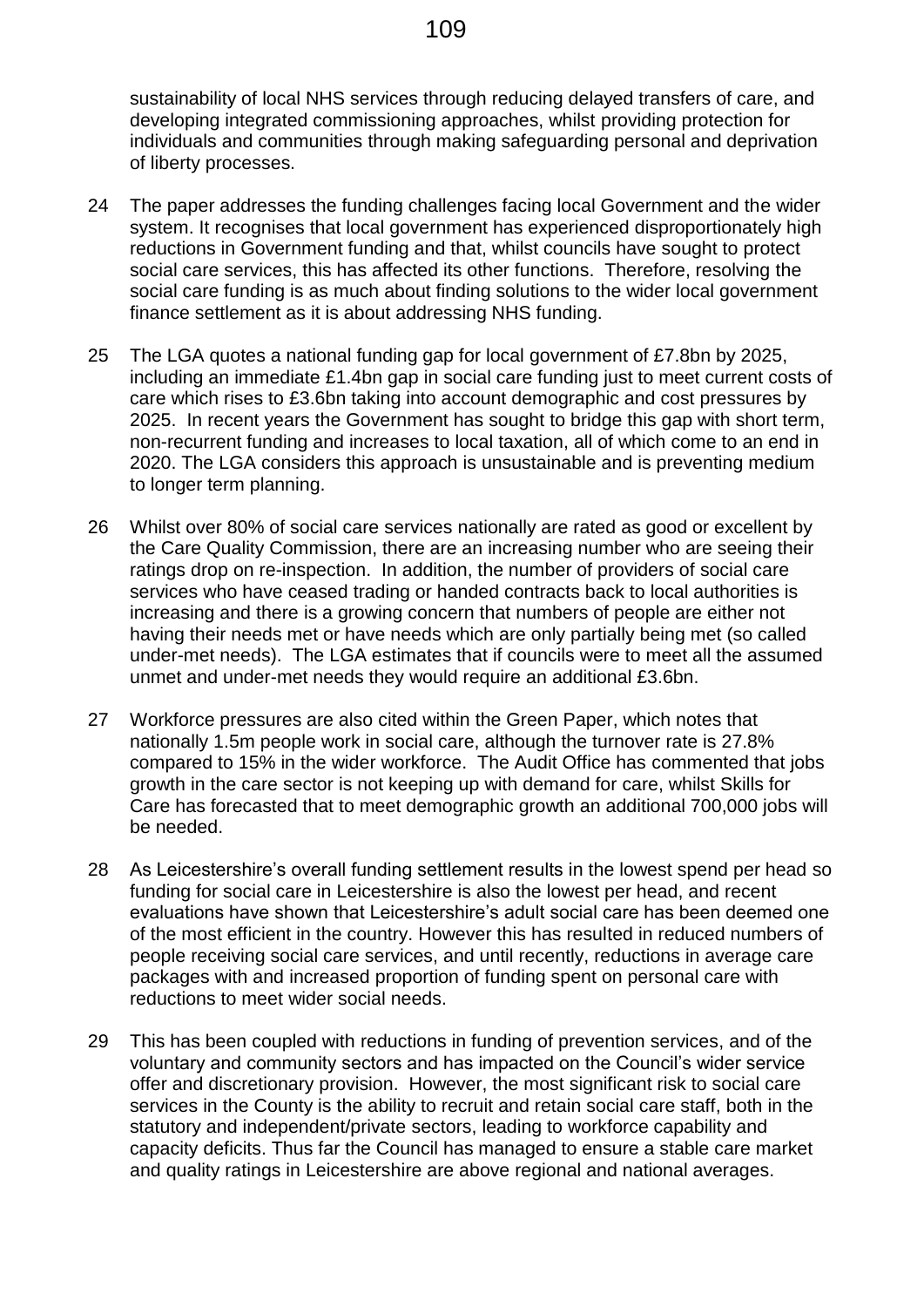### Chapter 4 – The options for change

- 30 The LGA notes that the current system of social care (and the funding of social care) is confusing and complex, lacking transparency and is often viewed as lacking fairness. The LGA proposes to make the system better through a two-phase approach; firstly to ensure that the current system operates as intended and consequences of underfunding are addressed (by fully meeting demand and costs), and secondly through addressing the perceived unfairness and transparency in social care (through a reformed funding mechanism).
- 31 The LGA estimates that funding existing requirements alone would cost an additional £8.5bn by 2025 and a further £4.7bn to £6.4bn would be required to reform the system and extend entitlements through introducing a 'cap and floor' system or providing social care free at the point of use respectively.
- 32 The LGA analysis of funding to meet existing requirements is based on local Government being able to meet the true cost of care as estimated by the provider market, ensuring there is sufficient funding to meet all demographic and cost pressures until 2025, and meeting the costs of all estimated unmet needs. However these figures are only estimates and are not based upon validated evidence, nor do they take account of regional or local variation in either costs or demand growth.
- 33 The extended entitlement modelling has been based on the cap and floor suggested by the Conservative Party during the election campaign of 2017 rather than the previous work carried out through the Dilnot Commission for the Care Act, and the free social care figures only apply to provision of personal care and would still require individuals to meet their accommodation and other costs. The option to provide free personal care may provide the most transparent and fair system of funding, whilst implementing a cap and floor would limit an individual's exposure to high costs of care.
- 34 The LGA then proposes a range of suggestions about how these care costs could be met, noting that there is a growing consensus amongst MPs, the public, NHS and councils that adult social care funding should be a priority for future funding decisions. In proposing the options, the LGA is clear that it is not suggesting a preferred option but believes that a mix of solutions may be required. It suggests testing the options against a range of criteria such as wellbeing, fairness, sufficiency, sustainability, transparency and subsidiarity.
- 35 The options put forward are:

| $\bullet$ | means testing universal benefits (winter fuel, free travel etc) | £1.9bn  |
|-----------|-----------------------------------------------------------------|---------|
| $\bullet$ | social care premium (national insurance premium)                | £1.0bn  |
| $\bullet$ | 1% on income tax                                                | £6.4bn  |
| $\bullet$ | 1% on national insurance                                        | £10.4bn |
| $\bullet$ | as above, but extended to include pensionable income            | £2.6bn  |
| $\bullet$ | 1% increase in council tax                                      | £0.29bn |
| $\bullet$ | charging for accommodation on CHC packages                      | £0.20bn |

36 In consideration of which options for future funding would provide the preferred solution, national insurance or income tax rises may provide the fairest and most sustainable solutions, whilst removal of universal benefits may affect the wellbeing of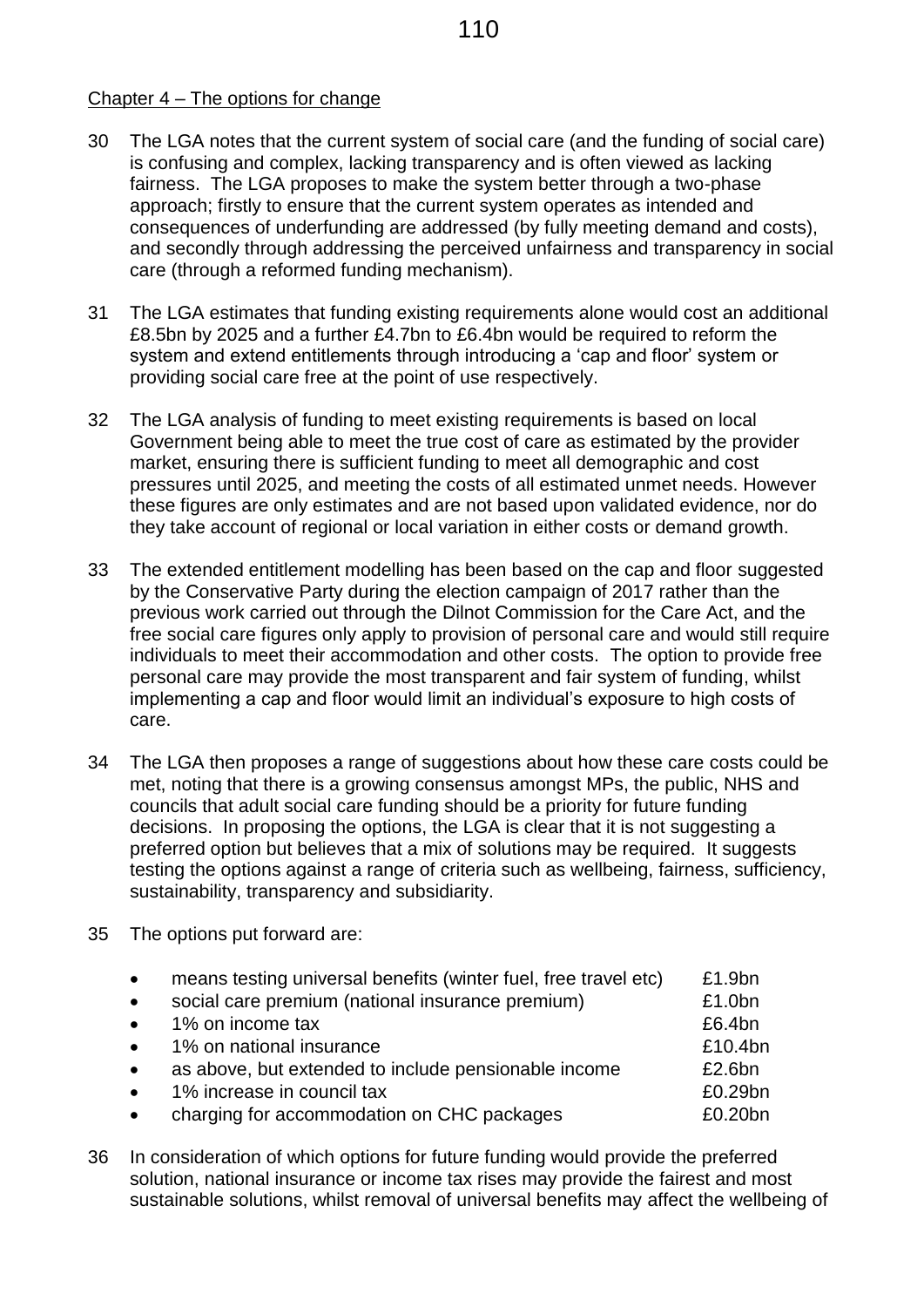people who do not require social care and may create demand downstream. Council tax increases have variable impact and charging for accommodation for people in receipt of healthcare may raise difficult debate about the NHS free at the point of delivery.

### Chapter 5 - Adult social care and wider wellbeing

- 37 Having considered the question of how to fund adult social care, the paper turns to the requirement for a sustainable public health system and the role of public health in supporting a sustainable health and social care system. Whilst the paper does not consider future funding options for public health services, the LGA calls for a fully funded public health service. The role of public health services in prevention and early intervention together with promoting good health and wellbeing is noted alongside the economic consequences of not investing upstream to prevent ill health together with the counterproductive nature of the current reduction of £800m of public health funding and the impact this could have on health and social care services.
- 38 In Leicestershire, public health services have provided a strategic leadership role in the development of the Health and Wellbeing Board, the Joint Strategic Needs Assessment and Health and Wellbeing Board Strategy. The public health functions of the Council undertake both population based and specific health needs assessment and deliver/commission a range of interventions which provide early intervention and prevention services though clinical and non-clinical models of care and support. Being sited within the local authority provides for a universal offer which improves overall wellbeing taking account of the wider determinants of health to develop place base interventions as well as person centred and community support.
- 39 Alongside social care and public health, the LGA considers the wider role of local Government in supporting individual and collective wellbeing. The paper notes the impact that the development and maintenance of infrastructure has on wellbeing as well as cultural services, regulatory services and housing services. The paper notes that a sustainable social care system also requires a sustainable funding solution for these wider council services many of which have experienced deeper funding reductions in order that councils can protect care services.
- 40 The County Council can point to many examples of where other council services have provided direct and indirect support to people who have care needs or who may be at risk. Examples in Leicestershire include trading standards officers working to protect people from financial abuse, culture and heritage services providing specific services for people with dementia, the Lightbulb Programme to provide housing related support, and social care transport services, all contributing to individual wellbeing.

## Chapter 6 – Adult social care and the NHS

41 Finally, the paper turns to the question of how adult social care and the NHS work together to provide seamless care which promotes peoples independence and improves people's lives. It states that integration of health and care is not an end in itself but should be seen as a means to improving wellbeing for individuals and communities as well as gaining better value through the best use of local resources. The paper argues that the role of central Government is to support local leaders to find local solutions, rather than to direct integration through imposing targets and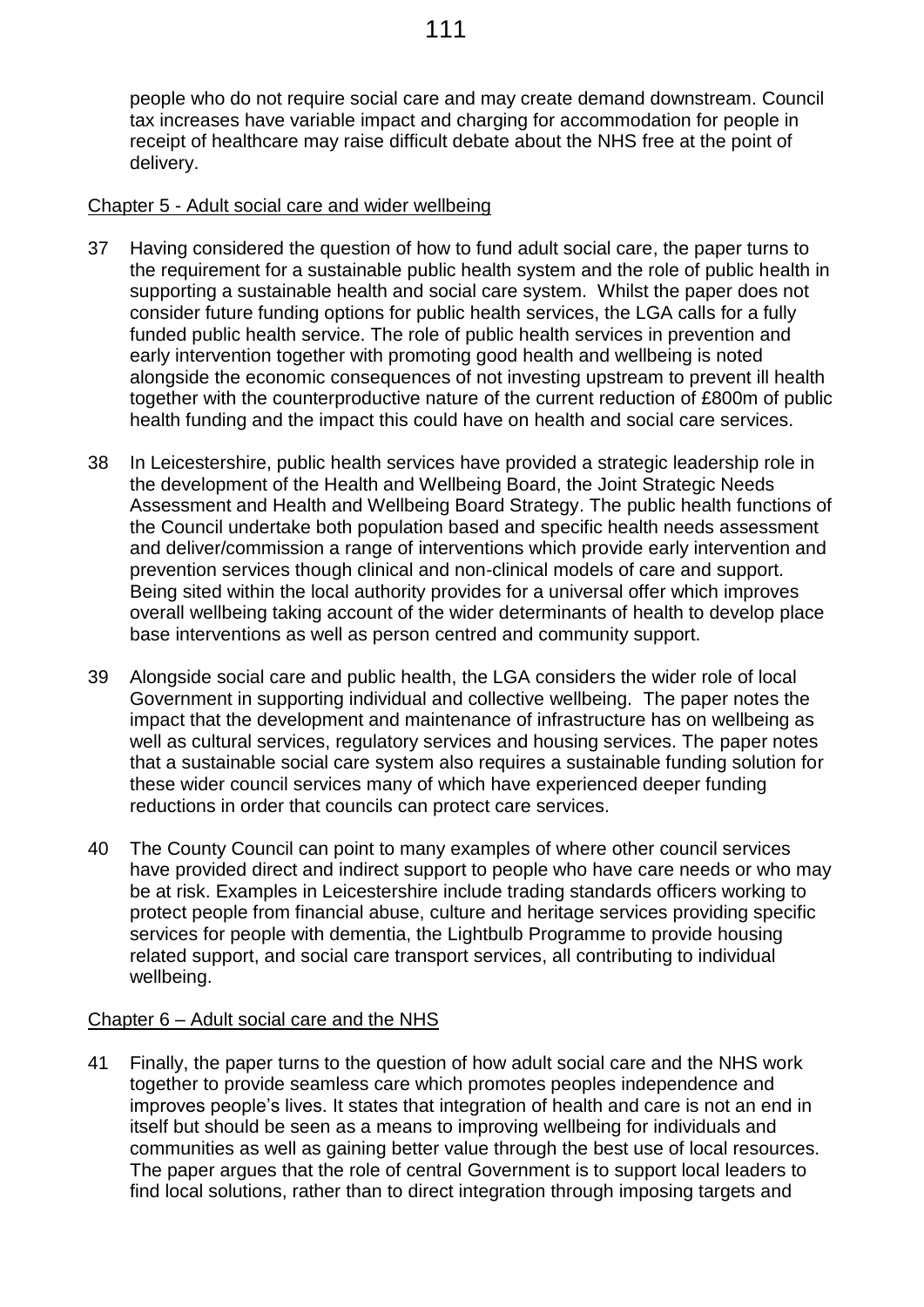funding pressures. To deliver better and more effective care the LGA supports an increased focus on personalisation within health care based on the experience and evidence of improved wellbeing which local Government has delivered.

- 42 Within the consultation document the LGA asks the question of how the accountability of the Health Service locally could be strengthened.
- 43 In order to support local leadership of health and care services, the LGA propose that the role of Health and Wellbeing Boards (HWBs) should be developed to address the local democratic deficit in the accountability of NHS services. Specifically the LGA points to the disconnect between HWBs and Sustainability and Transformation Partnerships (STPs) and makes three suggestions of how this could be addressed:
	- STPs could be required to engage with HWBs in the development of their plan;
	- HWBs could be given a statutory duty and powers to lead the integration agenda at a local level;
	- HWBs could assume responsibility for commissioning primary and community care.
- 44 The Cabinet received a report in April 2018 on the local NHS STP and resolved at that time that:
	- a) the County Council's position that the Sustainability and Transformation (ST) Plan be published as an NHS document, with the County Council as a consultee, be confirmed;
	- b) the respective roles of the Cabinet, Scrutiny and the Health and Wellbeing Board be noted;
	- c) the County Council continue to work in partnership with the NHS in the delivery of services, where those services are already delivered in partnership, and in the transformation and integration of health, public health and social care in the local area;
	- d) the level of resource applied to the programme for the integration of health, public health and social care be kept under close review, in the context of the Council's Medium Term Financial Strategy, the Council's Strategic Plan, and the Leicestershire Better Care Fund Plan/pooled budget;
	- e) the local NHS be advised that it remains the County Council's strong view that an external review of the governance arrangements for the Leicester, Leicestershire and Rutland ST Partnership be undertaken to provide:
		- i) clarity of decision making and accountability;
		- ii) a clear definition of the roles of the partners;
		- iii) effective engagement with democratic processes; and
		- iv) robust oversight of the delivery of the ST Plan and associated financial ssavings and changes in NHS expenditure;
	- f) the County Council's position on accountable care systems/integrated care systems be considered further once the NHS provides more information on the direction of travel nationally and any emerging local response.

In regard to part a) of the resolution, the local NHS has not published a ST Plan but a document titled 'Next Steps to Better Care in Leicester, Leicestershire and Rutland'.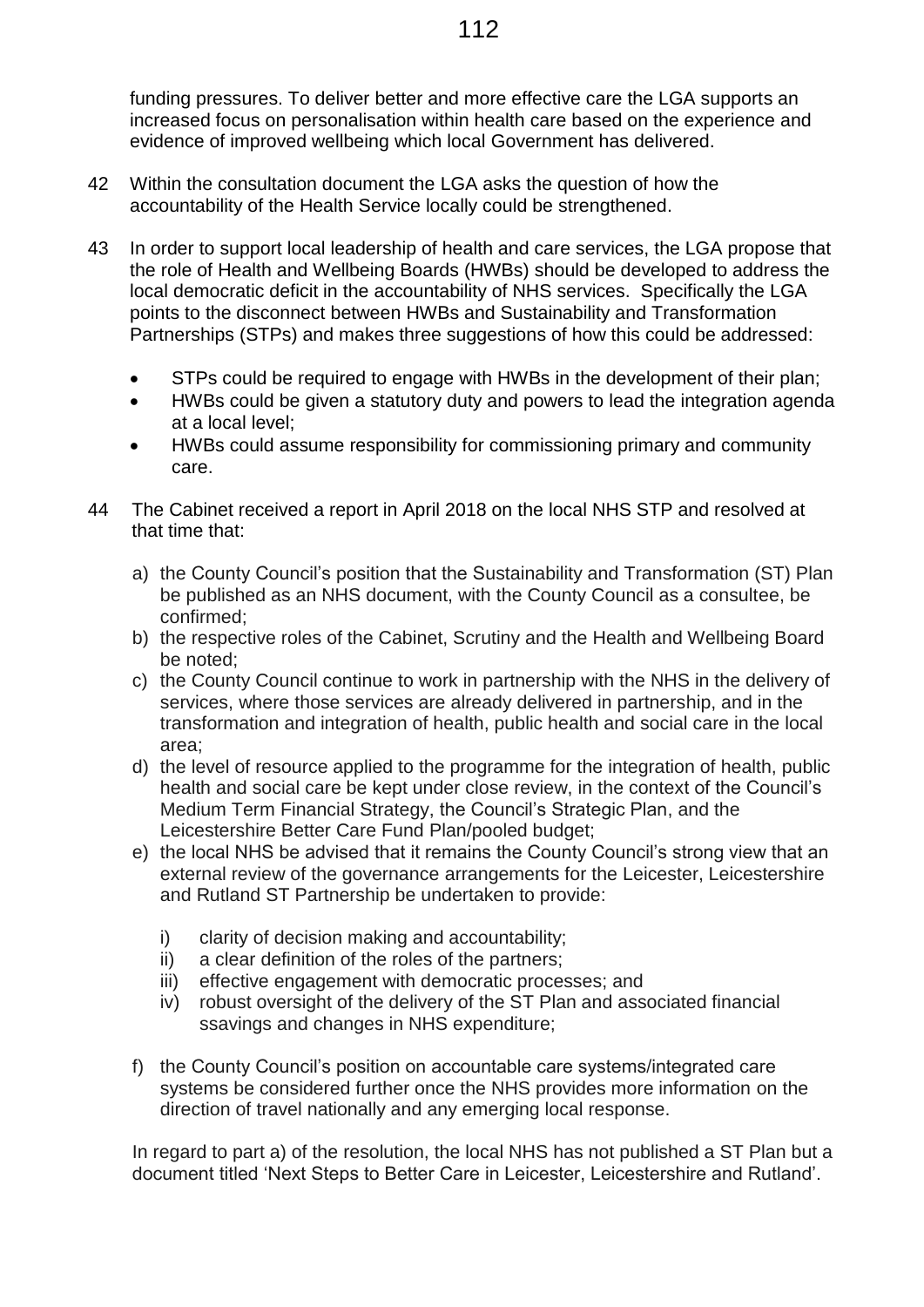#### **Consultation Response**

45 The consultation is taking place from 31 July 2018 until 26 September 2018. The County Council's response has been prepared with assistance from officers across the Authority and having regard to the comments of the Cabinet and the Adults and Communities Overview and Scrutiny Committee.

### **Resource Implications**

- 44 There are no resource implications in responding to the consultation, however, the report does detail the potential impact of further reductions in funding by central Government, the projected costs of care to local authorities and people who use services and suggestions of how these care costs could be funded through reallocation of resources and changes to the welfare system and taxation.
- 45 The LGA Green Paper states that Councils in the UK spend over £15bn on social care each year and will require an additional £3.6bn by 2025 just to continue to meet current demand. This equates to 38% of total council spend. It also outlines the sums required to further resource full payment of all care costs to all people who may have social care needs together with the introduction of either a cap on personal care costs, an increase in thresholds and the provision of free personal care (in line with free NHS care) of between a further £13-15bn per annum nationally.
- 46 The County Council currently has a net spend of £137m per annum on adult social care, equating to 38.6% of total net spend. The 2018-22 Medium Term Financial Strategy (MTFS) identifies a growth requirement of £9m over the next four years, which will be increased further by rising prices and inflation costs. If the cost predictions in the Green Paper transpire it would increase the Council's spend on adult social care by a further £90m to £112m per annum.

#### **Timetable for Decisions**

47 Consultation responses to the Green Paper will be submitted by the 26 September 2018.

## **Background papers**

- Strategic Plan, "Working together for the benefit of everyone: Leicestershire County Council's Strategic Plan 2018-22" - [https://www.leicestershire.gov.uk/about-the-council/council-plans/the](https://www.leicestershire.gov.uk/about-the-council/council-plans/the-strategic-plan)[strategic-plan](https://www.leicestershire.gov.uk/about-the-council/council-plans/the-strategic-plan)
- The Adult Social Care Strategy, Promoting Independence, Supporting Communities [http://corpedrmsapp:8087/Intranet%20File%20Plan/Departmental%20Intranets/Adults%20and%20Communities/2012%20-](http://corpedrmsapp:8087/Intranet%20File%20Plan/Departmental%20Intranets/Adults%20and%20Communities/2012%20-%2013/Departmental%20Administration/ASC%20Policies%20and%20Procedures/ASC_Strategy_2016-2020_P0358_12.pdf) [%2013/Departmental%20Administration/ASC%20Policies%20and%20Procedures/ASC\\_Strategy\\_2016-2020\\_P0358\\_12.pdf](http://corpedrmsapp:8087/Intranet%20File%20Plan/Departmental%20Intranets/Adults%20and%20Communities/2012%20-%2013/Departmental%20Administration/ASC%20Policies%20and%20Procedures/ASC_Strategy_2016-2020_P0358_12.pdf)
- The Early Help and Prevention Strategy [http://politics.leics.gov.uk/documents/s120525/Appendix%20A%20-](http://politics.leics.gov.uk/documents/s120525/Appendix%20A%20-%20LCC%20Early%20Help%20and%20Prevention%20Strategy.pdf) [%20LCC%20Early%20Help%20and%20Prevention%20Strategy.pdf](http://politics.leics.gov.uk/documents/s120525/Appendix%20A%20-%20LCC%20Early%20Help%20and%20Prevention%20Strategy.pdf)
- Leicestershire *Communities* Strategy 'Working Together to Build Great Communities' <https://www.leicestershirecommunities.org.uk/uploads/working-together-to-build-great-communities.pdf>
- Report to Cabinet: 14 September 2018 'The Lives We Want to Lead' The Local Government Association Green Paper for Adult Social Care and Wellbeing <http://politics.leics.gov.uk/ieListDocuments.aspx?MId=5183>